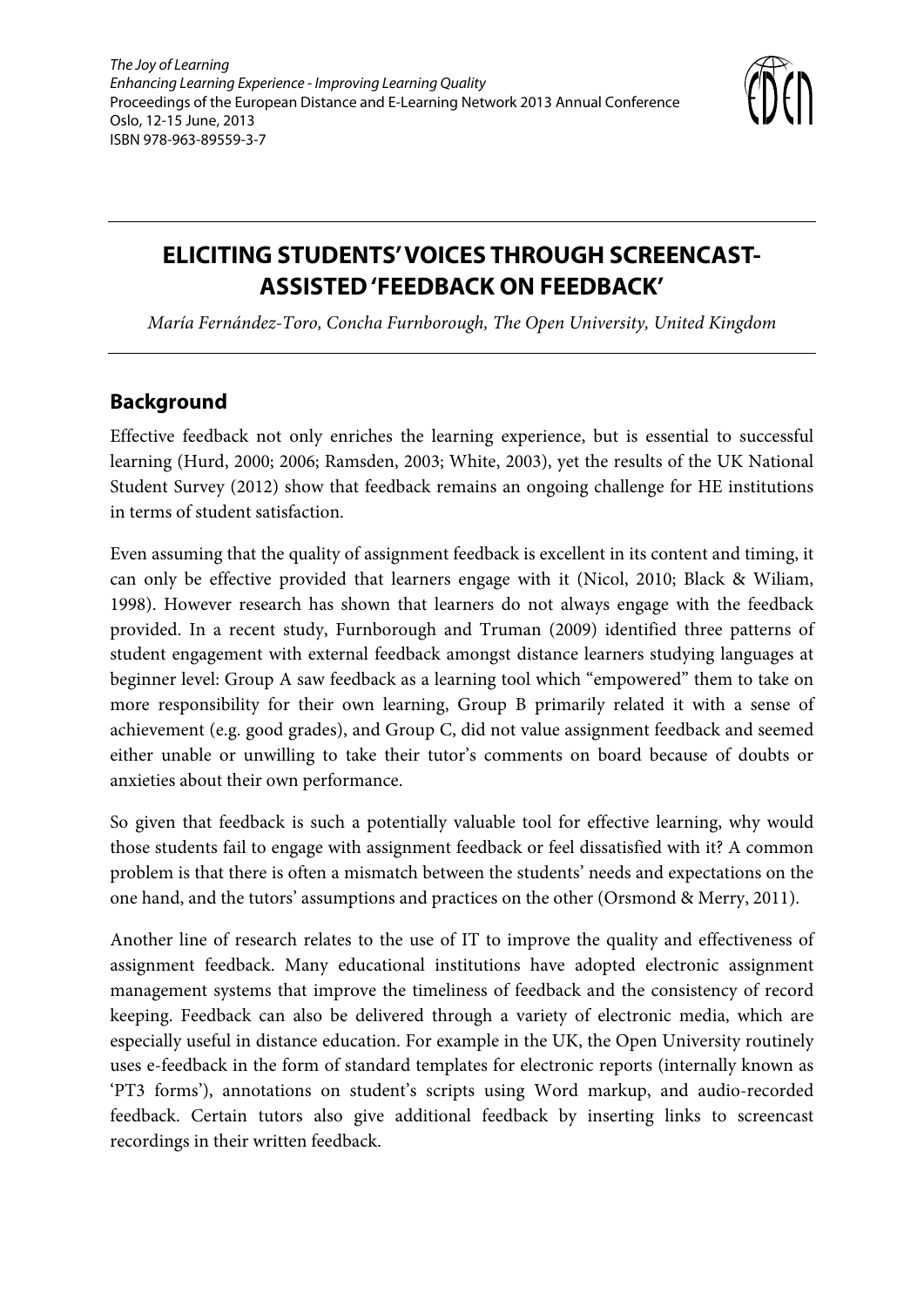## **The e-Feedback Evaluation Project**

The e-Feedback Evaluation Project (eFeP) is a JISC-funded collaborative project involving the Open University (OU) and the University of Manchester, UK. The aim of the project is to evaluate the use of spoken and written e-feedback in a context in which these modes of delivery have been adopted by a Higher Education institution across an entire subject area. One such context is the Open University, where the use of both audio-recorded and written efeedback has been standard practice at the Department of Languages for a number of years. The evaluation looks at staff and student perceptions of assignment feedback, the quality of feedback itself, and student engagement with the feedback.

More specifically, the project aimed to evaluate:

- the students' and tutors' attitudes to assignment feedback in each of the media commonly used at the OU;
- the quality of feedback in three of the media used in terms of the criteria being assessed and the depth of feedback on strengths and weaknesses;
- the effectiveness of feedback in terms of student engagement and response.

These three evaluation strands were respectively evaluated by means of staff (N=96) and student (N=736) surveys; qualitative analysis of tutor feedback on 200 language assignments; and talk-aloud protocols consisting of screencast recordings in which students (N=10) talked through the feedback written by their tutors on one of their assignments, or in other words, gave feedback on the feedback. This paper will focus on the latter strand, hereafter referred to as the 'feedback on feedback' (F/F) study.

## **Feedback on feedback**

The F/F study was designed as a follow-up to the staff and student surveys and the analysis of tutor feedback. The aim of the study was to elicit and evaluate the students' cognitive, metacognitive and affective responses to their tutor's feedback. In analysing the recordings, special attention was given to the attitudes and perceptions reported in the surveys, as well as the features of tutor feedback that had been identified in the feedback analysis study. For reasons of space, the results of those two studies cannot be reported here, but relevant findings will be reported in the discussion section as appropriate.

### **Subjects**

Participants in the study were adult university students studying distance learning modules in Spanish at the Open University. Out of the 736 language students who took the student survey, the 210 who were taking Spanish modules were invited to participate in the follow-up study. 88 of these agreed to be contacted and were sent an overall description of the study. Twenty of them subsequently requested the necessary instructions to produce the recordings. The final sample consisted of 10 students, who were the only ones to return a set of recordings. Such a high dropout rate was expected given the voluntary nature of the task, the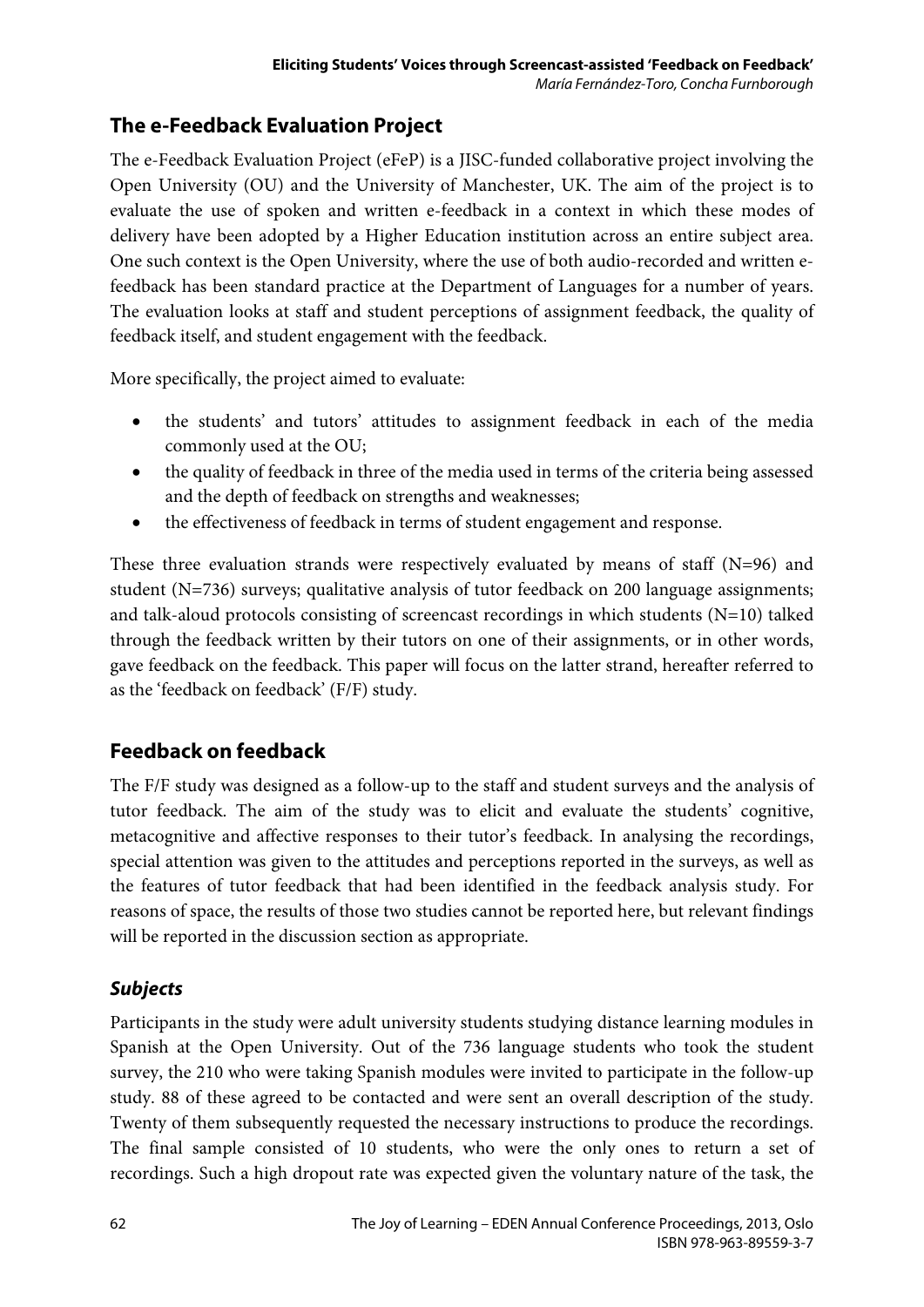#### **Eliciting Students' Voices through Screencast-assisted 'Feedback on Feedback'**

María Fernández-Toro, Concha Furnborough

challenge of trying out a new technological tool, and the fact that these were adult distance learners who had just completed their respective modules. As a result, the sample is not entirely representative of the student population as a whole, but of a highly motivated, high achieving minority. Indeed their marks on the assignment used all ranged between 75 % and 94 %, and this was taken into consideration when interpreting the data. All the levels taught at the OU were represented in the sample, which consisted of two students taking the beginner module, two from the lower intermediate module, four from the upper intermediate, and two from the advanced module. The sample comprised 5 males and 5 females. Three of the female students were not English native speakers and the remaining students were English native speakers. All were fluent enough to study a final year degree module in the UK and had no difficulty expressing themselves in English.

#### **Method**

Students were given a written set of instructions and a screencast showing a simulated talkthrough recorded by one of the researchers. All the necessary material was available online. The recording tool used was Jing, which allows a maximum recording time of 5 minutes. Students were asked to produce two recordings each: one about their marked written script (TMA) and another one about the accompanying feedback summary form (PT3). Students were sent anonymised copies of these document files so that no personal details could be seen on their recordings. In their task brief, they were encouraged to talk us through the assignment feedback, covering any aspects that they considered relevant, such as their first reaction to the feedback, which comments they did or did not understand, which ones they found useful or not useful, what feelings different comments elicited, what use students made of the feedback, and what they learned from it. Once the recordings were completed, students submitted them by email. Thus, from the initial briefing to the final submission, the entire process took place electronically.

Each student's recordings were analysed in terms of their use of the two media (TMA script and PT3 form); their cognitive, affective and metacognitive responses to comments on strengths and comments on weaknesses; and their responses to different depths of feedback relating to strengths and weaknesses of their work. The notion of depth, proposed by Brown and Glover (2006) refers to feedback that either indicates a weakness/strength (depth 1), corrects the error/describes the strength (depth 2), or gives an explanation (depth 3). Fernández-Toro, Truman and Walker (2013) suggest an additional level for cases where errors or strengths are categorised, for example when tutors use codes to indicate the category to which an error belongs (e.g. gender agreement). Thus, the four depths considered in this analysis are:

- 1. Indicated;
- 2. Categorised/Described;
- 3. Corrected/Exemplified;
- 4. Explained.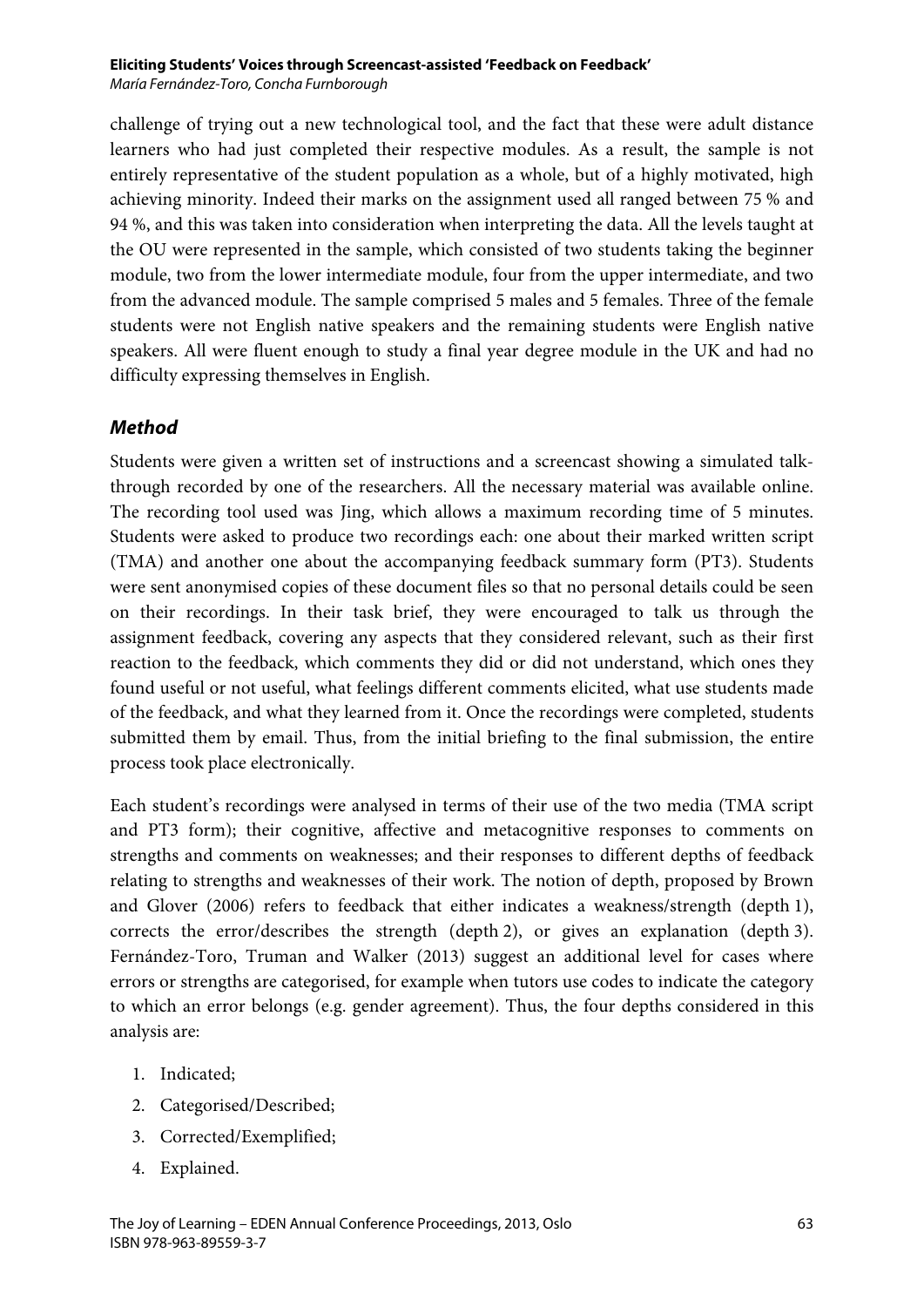A further category was added where some kind of action to avoid an error or build on a strength in future is proposed. As the brief given to the students was fairly open, responses to different types of feedback cannot be compared quantitatively. Therefore the next section will focus on describing typical responses and propose a framework for interpreting them.

## **Results**

### Students' reported strategy for using the feedback

All students reported looking at the PT3 form before the TMA script, and all started by looking at their mark. They were also generally enthusiastic about receiving an overview in the general feedback form. As for the script, one student admitted that she had not really looked at it much, whilst another reported that she normally sets it aside until she has enough time to work systematically through each comment on her script. Printing out the feedback is common practice, sometimes in parallel with the computer, as markup comments on Word can be easier to read on screen than on paper. Subsequent use of the feedback was reported in only three cases, normally for revision purposes before the final assessment. Although all students found the feedback useful and clear, one stated that she had not learnt much from it and would just continue doing the same as she had been doing in her assignment.

### Students' responses to feedback on weaknesses

Where tutors annotated or commented on problem areas, a number of possible responses were observed:

- **Active integration:** Understands the information provided by the tutor and elaborates on it. For example, a correction is given and the student then adds a categorisation (e.g. 'gender agreement') or an explanation ('because *población* is feminine'); or the tutor gives an error category (e.g. ´verb form´) and the student then provides the correction ('I should have written *fueron*').
- **Attempted integration**: Tries to elaborate on the feedback but produces an inaccurate/inappropriate interpretation (e.g. correcting the tense of a verb when the problem actually related to the verb´s meaning).
- **Informed acceptance:** Appears to understand the information provided in the feedback but does not elaborate on it (e.g. [looking at a spelling correction] 'Oh yes, that was silly!').
- **Uninformed acceptance:** Acknowledges the information provided by in the feedback but there is no evidence of understanding (e.g. [tutor rewrites a sentence] 'yeah, that sounds better').
- **Uncertainty:** Acknowledges lack of understanding ('Can't understand why *aunque* is deleted here').
- **Rejection:** Disagrees with the information provided by the tutor ('it does annoy me when she says I should have included more information when the word limit is so ridiculously low´).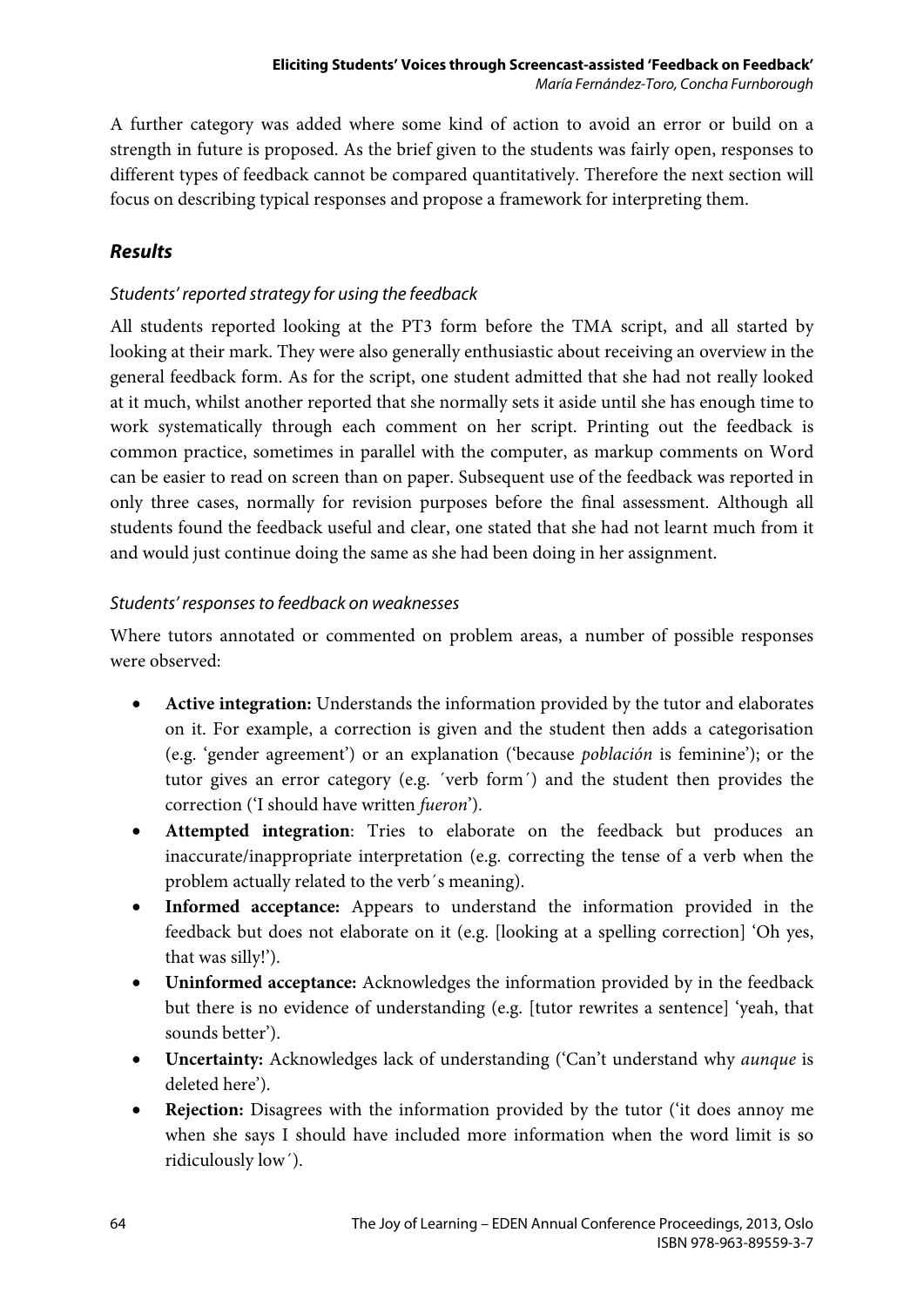#### **Eliciting Students' Voices through Screencast-assisted 'Feedback on Feedback'**

María Fernández-Toro, Concha Furnborough

- **Evaluation:** Evaluates the error, either by explaining what caused it (e.g. Russian student says 'past tenses are different in Russian') or by voicing an evaluative judgement about their performance ('silly mistake').
- **Planning:** Proposes some kind of action to improve performance ('I must revise prepositions').

In any of these responses, cognitive and affective elements may be present in varying degrees. The first three are more cognitively oriented. Uninformed acceptance is also cognitively oriented, although it may reflect an underlying avoidance strategy rooted in affective factors such as fear of challenge. Conversely, rejection often has a clear affective component while its roots may be cognitive (e.g. feeling that a correction is unfair because you do not understand it). Evaluation and planning are mostly metacognitive, but again may be related to affect, for example in face-saving judgements such as 'silly mistake' or giving reasons for errors in an attempt to justify them.

### Students' responses to feedback on strengths

Cognitive, affective and metacognitive elements were also present in the students' responses to feedback related to the strengths of their work, though the most evident aspect was the affective response:

- **Appreciation of effort recognition:** Student is pleased to see his/her efforts acknowledged in the feedback ('It was quite difficult but you see my tutor says *well done*'; 'Two ticks for my quotation at the end! I like that quotation and I am very pleased that my tutor liked it.'). This was the most common response to feedback on strengths.
- **Appreciation of personal rapport:** Student feels that the feedback treats him/her as an individual (e.g. personal greetings).

Cognitive and metacognitive responses generally mirrored those elicited by feedback on weaknesses, although some response types were less apparent for feedback on strengths:

- **Active integration:** e.g. tutor says 'good introduction' (Depth 2: strength categorised) and student adds that she made sure to include 'the mandatory quote' in her introduction (Depth 4: strength explained).
- **Attempted integration:** A correction may be interpreted as praise (e.g. tutor says 'you exceeded the word limit' and student then explains that she always worries that she will not be able to write so much 'but you see I exceeded that!').
- **Informed acceptance:** e.g. 'Good. I got that one'.
- **Planning:** e.g. 'She tells me my referencing system is correct so if I use that in my final assessment I'll be ok'.

Not too surprisingly, no examples of rejection were found in response to feedback on strengths, though previous research has shown that these can occur in certain cases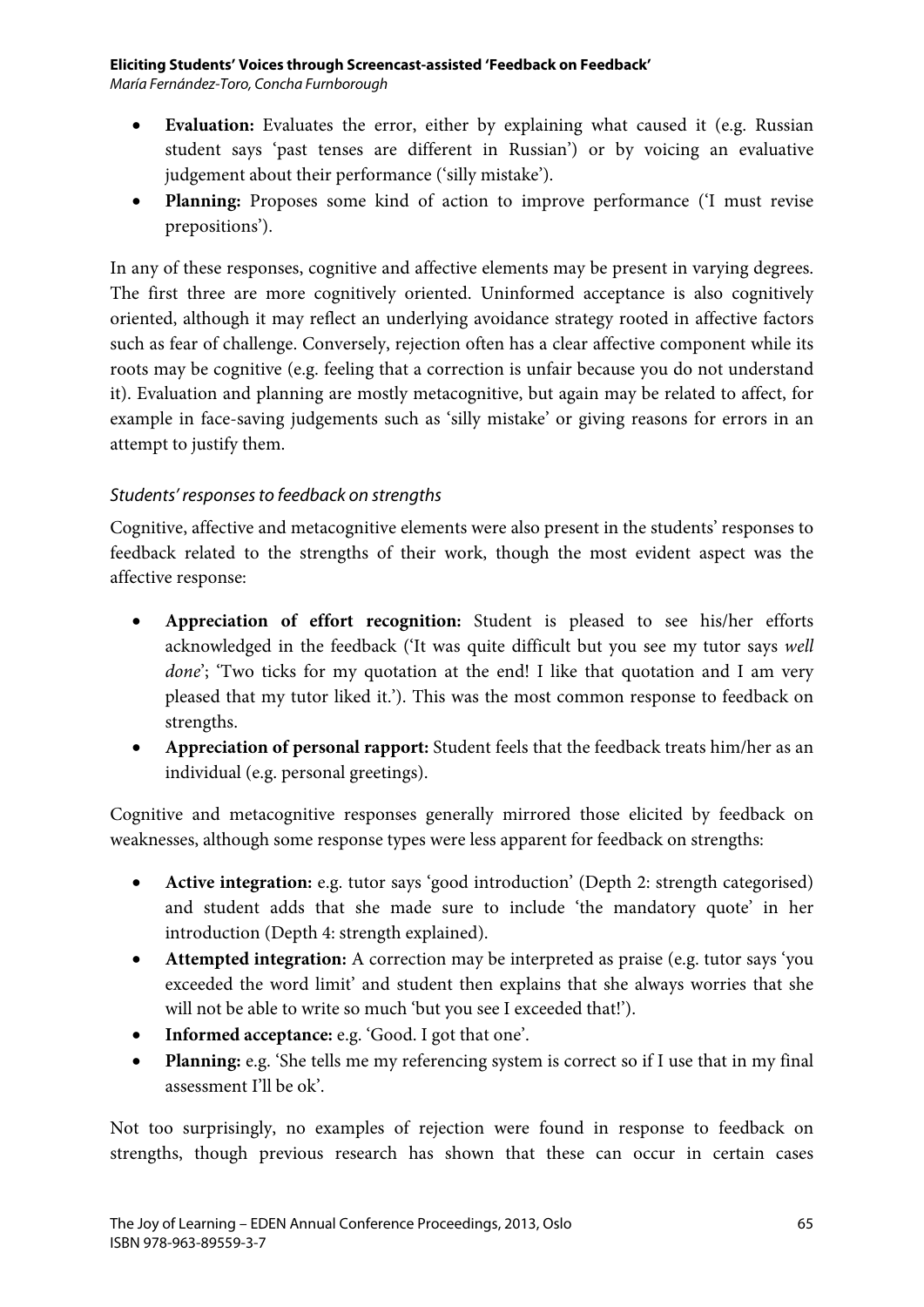(Fernández-Toro, Truman & Walker, 2013). Explicit evaluations were also difficult to pinpoint as they were generally blended with planning, integration and affective responses.

#### Depth of feedback

For reasons of space, only the most indicative responses to different depths of feedback will be summarised in this paper. In the case of feedback on weaknesses, the determining factor for students' responses was whether tutors had provided enough information to elicit active integration or informed acceptance. Feedback on 'basic' mistakes such as spelling and gender agreement did not generally require a correction or an explanation in order to do so; whereas feedback on syntax and lexical errors could more easily result in failed attempts of integration, uninformed acceptance or rejection unless a suitable explanation was provided. The two advanced students who attempted to use vocabulary in a metaphorical way failed to understand why the tutor had corrected the words that they chose and rejected the corrections as 'patronising' or repressive: 'metaphors have been obliterated by the tutor […] another image that was not appreciated or completely wrong, but it's not clear. It's a shame that at level 3 we are not allowed to explore'. In other cases, students just accepted syntax corrections that they did not understand: 'I can accept that but I would probably make that mistake again in the future'.

In the case of feedback on strengths, it is worth noting that tutors' comments including explanations (depth 4) or specific examples drawn from the student's work (depth 3) are extremely rare in the sample. Comments that simply say that the work is good (depth 1) normally elicit positive affective responses related to effort recognition and personal rapport with the tutor. Ticks elicit similar responses. However, high achievers may find that acknowledging the good quality of their work (for example by giving a high mark) is not sufficient: 'I gained pleasing scores of 90 %, and again what would I have had to do to achieve 100 %?'. Where present in the feedback, examples (depth 3) are welcome: 'I like the fact that she gives me specific examples of connectors that I've used'. However only one such comment at depth 3 was found in the sample, and no further depth was used by tutors in comments relating to strengths.

### **Discussion**

The responses described above could be grouped into two categories: The first group are responses that indicate that an effective learning dialogue is taking place through the process of giving and receiving feedback, both between tutor and student and within the student him/herself. The second group are responses that indicate either that such a dialogue is not taking place at all, or that somewhere in the process communication is breaking down. Effective feedback dialogue elicits knowledge construction (Nicol, 2012), promotes a positive perception of oneself (Nicol & Macfarlane-Dick, 2006), sustains motivation (Dőrnyei, 2001; Walker & Symons, 1997), and promotes autonomous learning (Andrade & Bunker, 2009; Truman, 2008). Conversely, ineffective feedback dialogue does not result in knowledge construction, challenges the self, is demotivating and fails to promote learner autonomy.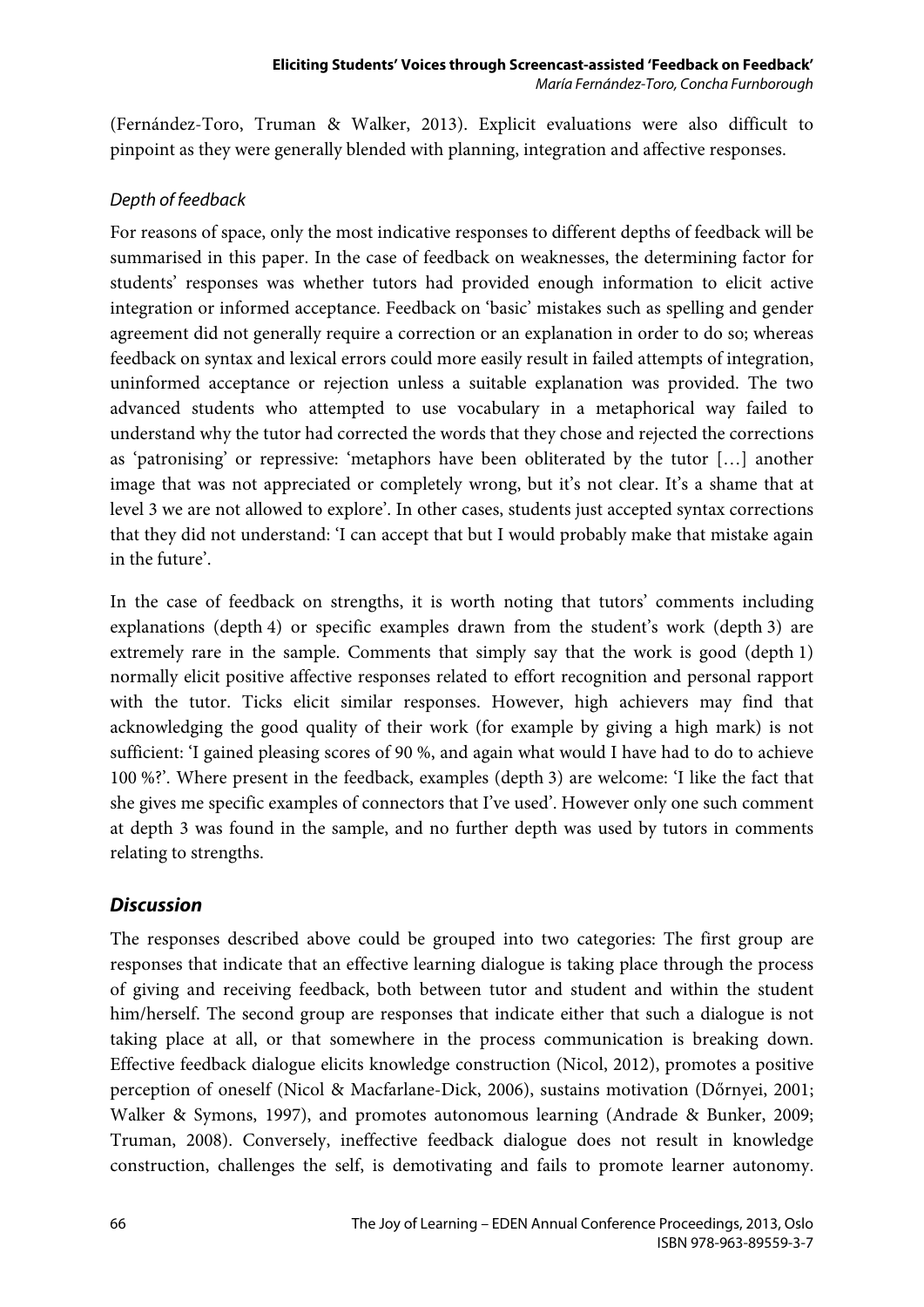#### **Eliciting Students' Voices through Screencast-assisted 'Feedback on Feedback'**

María Fernández-Toro, Concha Furnborough

Table 1 summarises the responses that are deemed to indicate effective and ineffective feedback dialogue.

|               | <b>Effective feedback dialogue</b> | Ineffective feedback dialogue            |
|---------------|------------------------------------|------------------------------------------|
| Cognitive     | Active integration                 | Attempted integration                    |
| responses     | Informed acceptance                | Uninformed acceptance                    |
|               | Uncertainty that elicits focused   | Rejection                                |
|               | planning                           | Uncertainty that does not elicit focused |
|               |                                    | planning                                 |
| Affective     | Personal rapport                   | Lack of acknowledgement of the           |
| responses     | Effort recognition                 | student as individual                    |
|               |                                    | Effort not recognised                    |
| Metacognitive | Evaluation coupled with positive   | Evaluation coupled with negative         |
| responses     | emotion and active integration     | emotion                                  |
|               | Planning that focuses on relevant  | Lack of planning, or planning that does  |
|               | areas                              | not focus on relevant areas              |

Table 1: Students' responses indicating effective and ineffective feedback dialogue

As explained above, the participants in this study were highly motivated students, and therefore it would be reasonable to expect a considerable number of responses indicating that effective feedback dialogue was taking place. Indeed, cognitive responses to feedback on weaknesses, especially those related to what students regarded as "silly mistakes" (spelling, agreement, missing references, etc.), tended to result in the construction of knowledge through active integration or informed acceptance. Positive affective responses to feedback on strengths, especially to perceived personal rapport ("she spotted I am French, well done tutor", pleased to be singled out to receive feedback in Spanish, etc.) and effort recognition were also very common, as were metacognitive responses in the form of planning strategies to improve future performance.

However, somewhat unexpectedly in a group as motivated and high-achieving as this, a number of responses indicating ineffective feedback dialogue were also found alongside these constructive responses. Unhelpful cognitive responses such as uninformed acceptance or attempted integration tended to occur with feedback on errors related to more complex structures, such as syntax corrections that were left unexplained [i.e. depth 3 with no coverage of depth 4]. At more advanced levels, unexplained lexical corrections were perceived by students as the tutor's failure to appreciate their creative attempts at experimenting with the language through the use of metaphors. This caused them to reject the feedback both on cognitive and affective grounds, as they felt that their personal efforts had not been appreciated. Well-intended tutor support was also rejected when students suspected a onesize-fits-all approach that failed to take their individuality into account (e.g. lengthy technical tips given to a student who had worked for years in IT, cut-and-paste invitation to contact the tutor at the end of a feedback form, etc.).

The presence in the sample of responses indicating both effective and ineffective feedback dialogue is consistent with claims commonly voiced by tutors that their feedback, or at least some of it, often does not achieve its intended purpose. The roots of the communication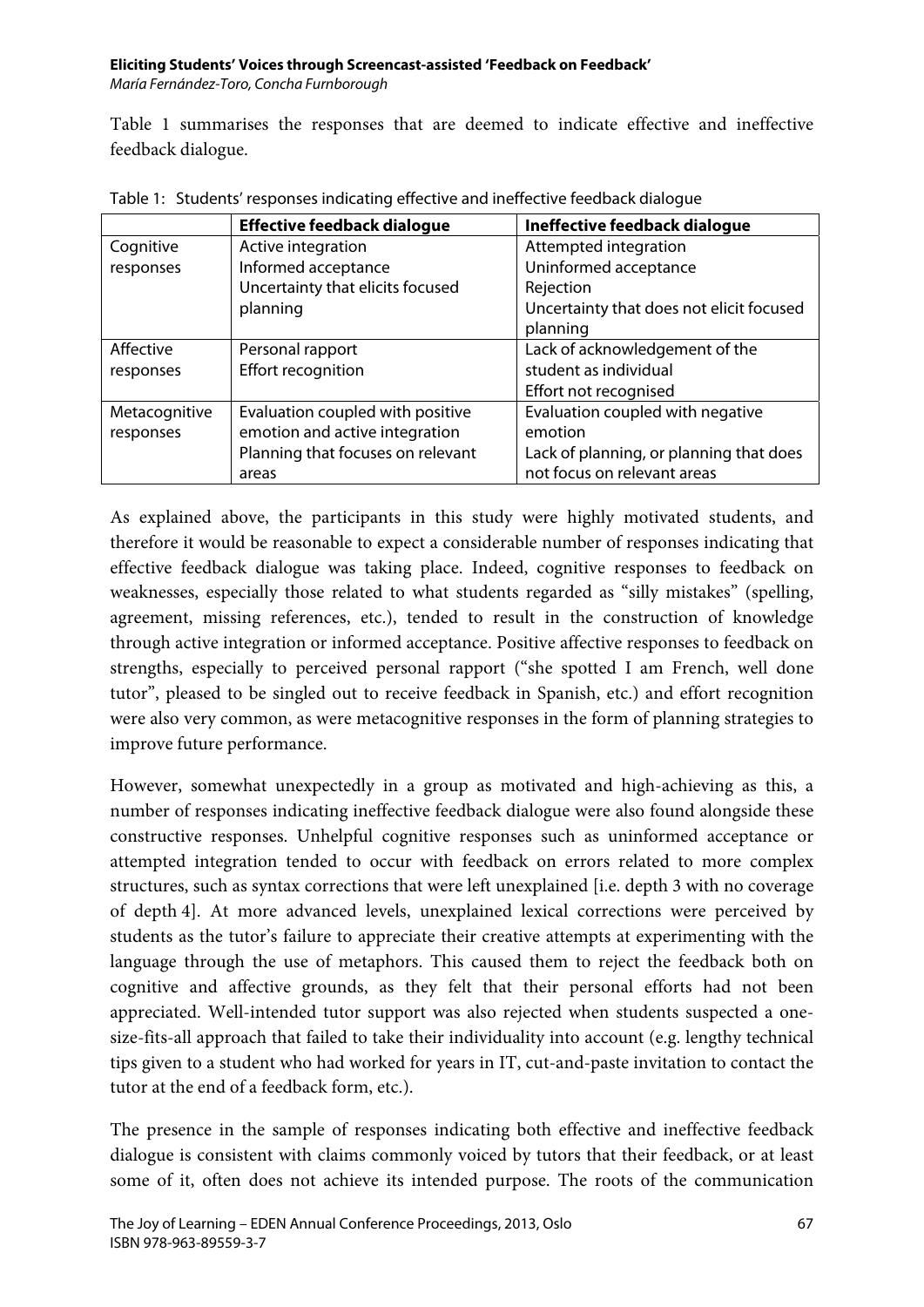breakdown may be cognitive, as in cases where the depth of feedback was not sufficient, or affective as when students felt that their efforts or individuality were not being duly acknowledged. The fact that even a highly motivated group of students such as the participants in this study occasionally failed to integrate tutor feedback suggests that this type of occurrence might be considerably more common in a sample including a wider range of abilities and motivational levels.

## **Conclusion**

This study shows that highly motivated students do engage with tutor feedback and make active efforts to integrate it. However in some cases their cognitive, affective, or metacognitive responses to the feedback are ineffective. The previous discussion suggests that a tutor's incorrect assumptions about the student's abilities, expectations or attitudes in relation to feedback can contribute to these occasional breakdowns in communication. By giving students a voice, the 'feedback on feedback' method used in the study encourages students to articulate their responses to the feedback and makes it possible to identify what comments result in successful or unsuccessful feedback dialogue. The present study has two limitations: Firstly the self-selected nature of the sample means that it does not represent the student population as a whole, and the study would need to be repeated with a randomly selected sample including less motivated and able students. Secondly, as the 'feedback on feedback' exercise conducted here was intended for research purposes, the students were addressing the researchers rather than their tutors, thus missing out on a valuable opportunity for genuine feedback dialogue. Despite these limitations, the fact that recordings were submitted at all shows that the method is potentially viable and could be implemented as a means of promoting feedback dialogue between students and tutors, both in face-to-face and distance learning environments. Tutors could, for example, invite all their students to comment on their feedback after the first marked assessment on a course, or they could use the method in a targeted way whenever they suspect that a student is not learning from their feedback. The findings of this study also indicate that high achievers would also benefit from the exercise and should be given the opportunity to make their voices heard.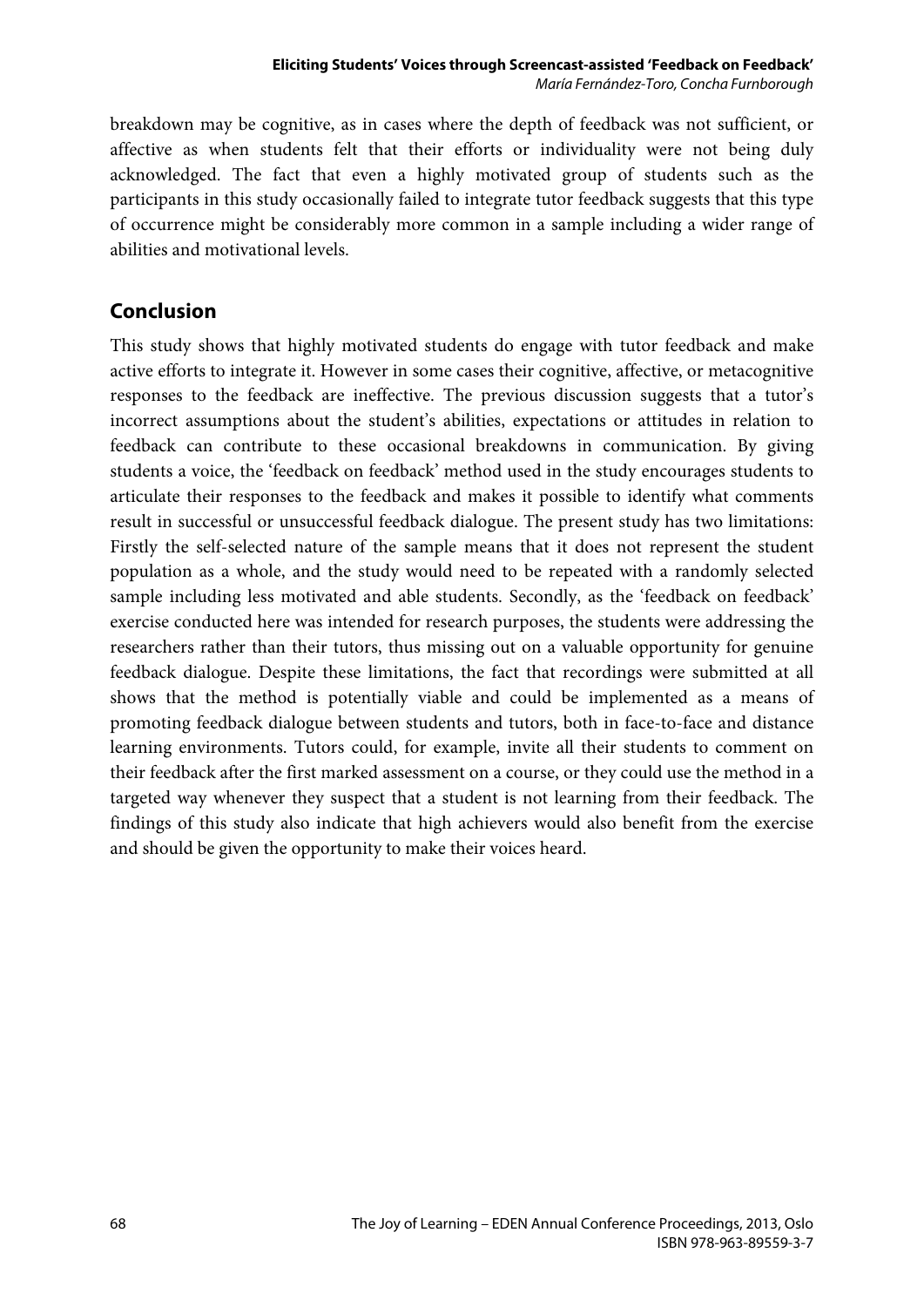#### **References**

- 1. Andrade, M.S.; Bunker, E.L. (2009). A model for self-regulated distance language learning. In *Distance Education, 30(1),* (pp. 47-61).
- 2. Black, P.; Wiliam, D. (1998). Assessment and classroom learning. In *Assessment in Education: Principles, Policy & Practice, 5(1),* (pp. 7-74).
- 3. Brown, E. and Glover C. (2006). Evaluating written feedback on students' assignments. In Bryan,C. and Clegg, K. (eds.), *Innovative Assessment in Higher Education*, (pp.81-91). Oxfordshire UK: Routledge Taylor & Francis Group plc.
- 4. Dörnyei, Z. (2001). *Teaching and researching motivation.* Harlow: Longman.
- 5. Fernández-Toro, M.; Truman, M.; Walker, M. (2013). Are the principles of effective feedback transferable across disciplines? A comparative study of tutor feedback on written assignments in Languages and Technology. In *Assessment and Evaluation in Higher Education* (in press)
- 6. Furnborough, C.; Truman, M. (2009). Adult beginner distance language learner perceptions and use of assignment feedback. In *Distance Education, 30(3),* (pp. 399-418).
- 7. Hurd, S. (2000). Distance language learners and learner support: Beliefs, difficulties and use of strategies. In *Links and Letters, 7,* (pp. 61-80).
- 8. Hurd, S. (2006). Towards a better understanding of the dynamic role of the distance language learner: Learner perceptions of personality, motivation, roles and approaches. In *Distance Education, 27(3),* (pp. 303-329).
- 9. Nicol, D.J. (2010). From monologue to dialogue: improving written feedback processes in mass higher education. In *Assessment and Evaluation in Higher Education, 35(5),* (pp. 501- 517).
- 10. Nicol, D.J. (2012). *Assessment and feedback In the hands of the student*. JISC e-Learning Programme Webinar, 23 January 2013.
- 11. Nicol, D.J.; Macfarlane-Dick, D. (2006). Formative assessment and self-regulated learning: A model and seven principles of good feedback practice. In *Studies in Higher Education, 31(2),* (pp. 199-218).
- 12. Orsmond, P.; Merry, S. (2011). Feedback alignment: effective and ineffective links between tutors' and students' understanding of coursework feedback. In *Assessment and Evaluation in Higher Education, 36,* (pp. 125-136).
- 13. Ramsden, P. (2003). *Learning to teach in higher education*. Routledge.
- 14. Truman, M. (2008). Self-correction strategies in distance language learning. In T. Lewis and M. S. Hurd (eds.) *Language Learning Strategies in Independent Settings*, (pp. 262-282). Bristol, UK: Multilingual Matters.
- 15. UK National Student Survey (2012). *Highest ever satisfaction rates in 2012 student survey.* 27 September 2012 http://www.hefce.ac.uk/news/newsarchive/2012/name,75522,en.html